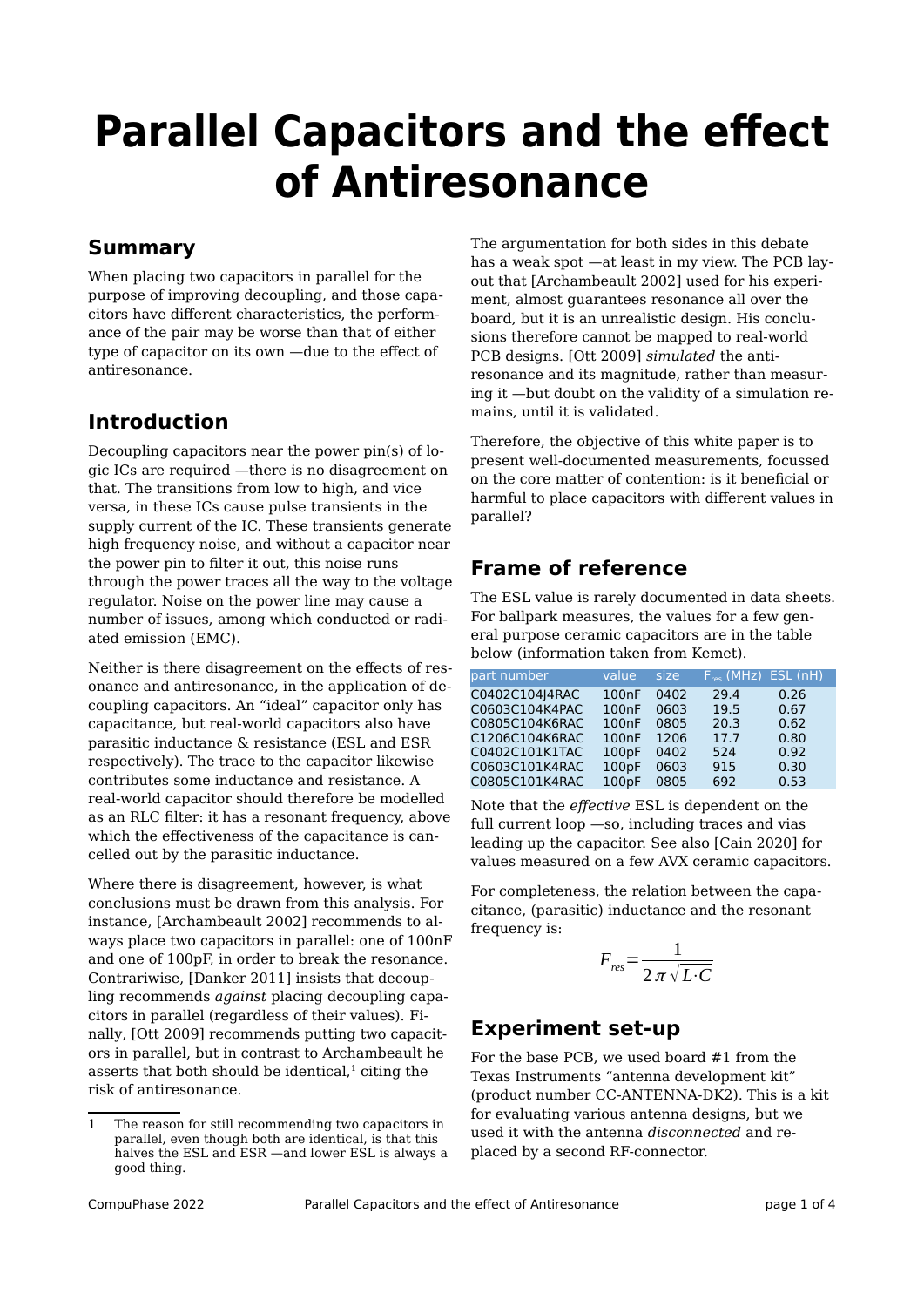

The rationale is that the board has an RF-connector, for easy connection to a VNA (vector network analyser), a short trace designed to have an impedance of 50Ω, and a set of footprints on that trace for mounting the various configurations of (parallel) capacitors.

For the test, we selected MLCC capacitors with values of 100pF and 100nF, in conformance to the recommendations in [Archambeault 2002]. The capacitors used in the tests are:

| lpart number       |           | value attributes |
|--------------------|-----------|------------------|
| C0402C101J2GACAUTO | 100pF COG |                  |
| C0402C104J4RAC     | 100nF     | X7R              |
| C0402C103J4RAC     | 10nF      | X7R              |

We used a VNA to plot the S21 magnitude of the capacitor configurations were tested with a VNA, in the range 1MHz to 1GHz. Note that in the graphs, the frequency scale is linear (rather than logarithmic).

# **Results**

[1] Single 100nF capacitor



Single 100nF capacitor, resonant at (roughly) 21MHz. The disparity of this measured value and the resonant frequency of this capacitor according to the manufacturer (Kemet, 29.4MHz, see the table on page 1), is likely due to trace inductance of the test board —as said, the effective ESL depends on the full current loop.

#### *[2] Single 100pF capacitor*



Single 100pF capacitor, resonant at 682MHz.





Two resonant frequencies, with a peak halfway clearly demonstrating antiresonance.



#### [4] Two 100nF capacitors in parallel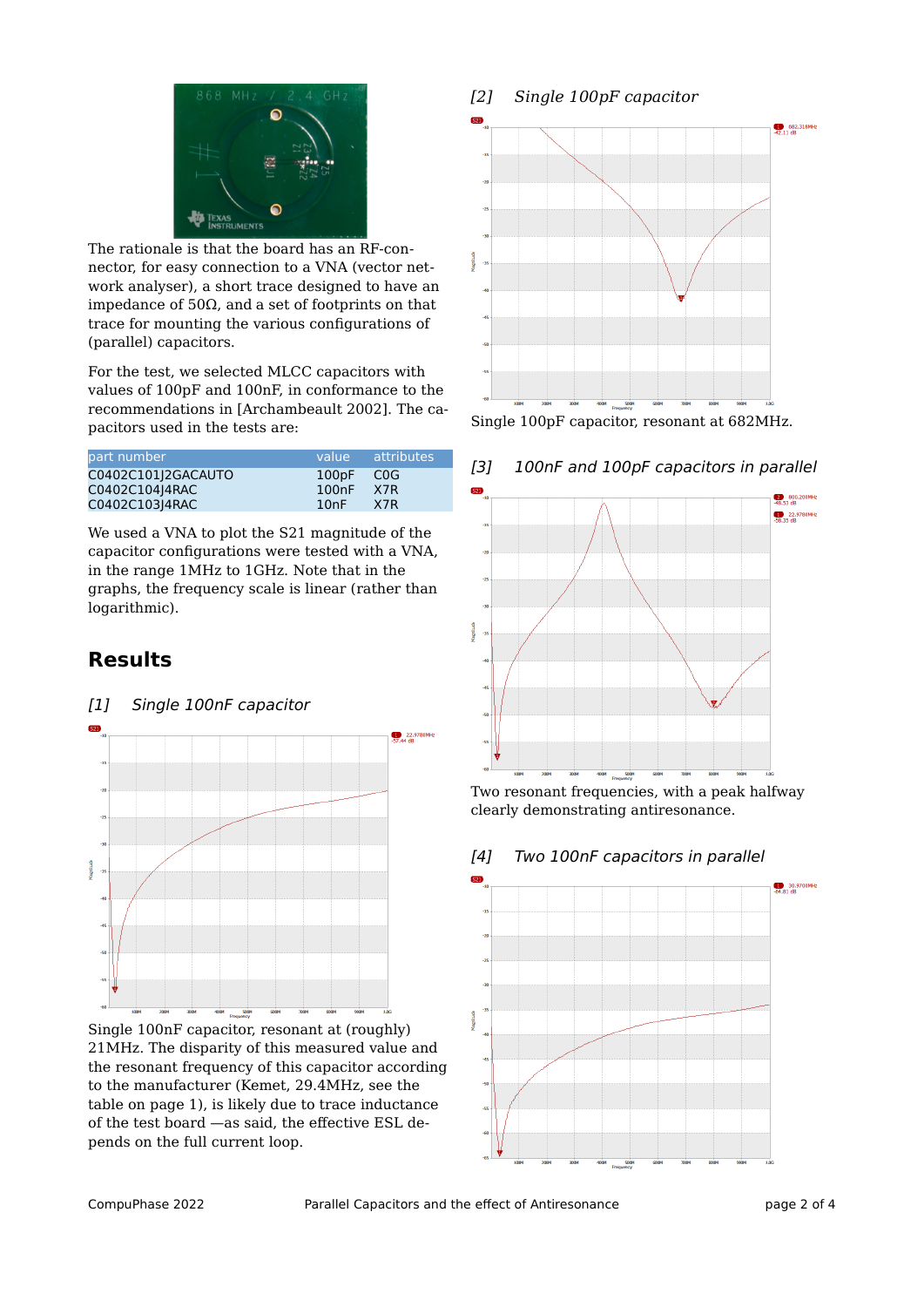Note the different scale on this graph (to make the graph fit). Also note the changed resonant frequency of the pair, compared to the resonant frequency of a single 100nF capacitor (nearly 31MHz versus nearly 21MHz).



[5] 100nF and 10nF capacitors in parallel

Since the properties of a 100nF capacitor and of a 100pF capacitor are quite far apart, we also did a test with a pair that was closer to each other.

## **Analysis**

The measurements demonstrate the effect of antiresonance when two capacitors with different characteristics are mounted in parallel.

However, keep in mind that antiresonance does not *generate* noise at that frequency; it is simply (significantly) less effective at *suppressing* it. The choice of decoupling strategy therefore depends on which parasitic frequencies are actually present.

Another note is that on a real-world PCB, there will typically be multiple ICs, each of which need decoupling. These capacitors are in parallel. Regardless of whether all these decoupling capacitors are the same or different, their *effective* ESL may be different —because of different trace lengths, and possibly vias. Hence, antiresonance is not simply

ruled out by using a single capacitor type for all decoupling capacitors.

As a rule-of-thumb, though, mounting multiple capacitors of the same type in parallel will generally improve decoupling (compare test [4] with test [1]), whereas mixing capacitor types for decoupling may well be counter-productive. Observe, for example, how test [5] improves on test [4] only in the area around 100MHz, while it performs significantly worse around 50MHz.

## **Alternative options**

The goal of mounting capacitors in parallel is to reduce ESL and ESR, and thereby be more effective in filtering out high-frequency noise. However, it is not the only solution.

An obvious alternative is to use a single low-ESL capacitor instead of the pair of parallel capacitors. The *flip-type* (or "reverse geometry") package for capacitors, with wide pads and a narrow body, was designed with exactly the goal of reducing ESL. So instead of a capacitor in the common 0603 package (1.6 mm long, 0.8 mm wide), you can opt for a capacitor in 0306 package (0.8 mm long, 1.6 mm wide): it takes the same space on the PCB, has the same essential specifications (regarding capacitance, voltage, tolerance), but with an ESL in the order of 0.14 nH (compared to 0.30 nH for the 0603 package).

Feed-through capacitors also reduce ESL, by annulling lead/trace inductance and lowering ground inductance. Feed-through capacitors are designed for filtering high frequencies out of power or data lines.

Another option is to place a ferrite bead in the power line, before the decoupling capacitor (see below). This is a two-component solution (like parallel capacitors), so there is no gain in board space or placement cost.